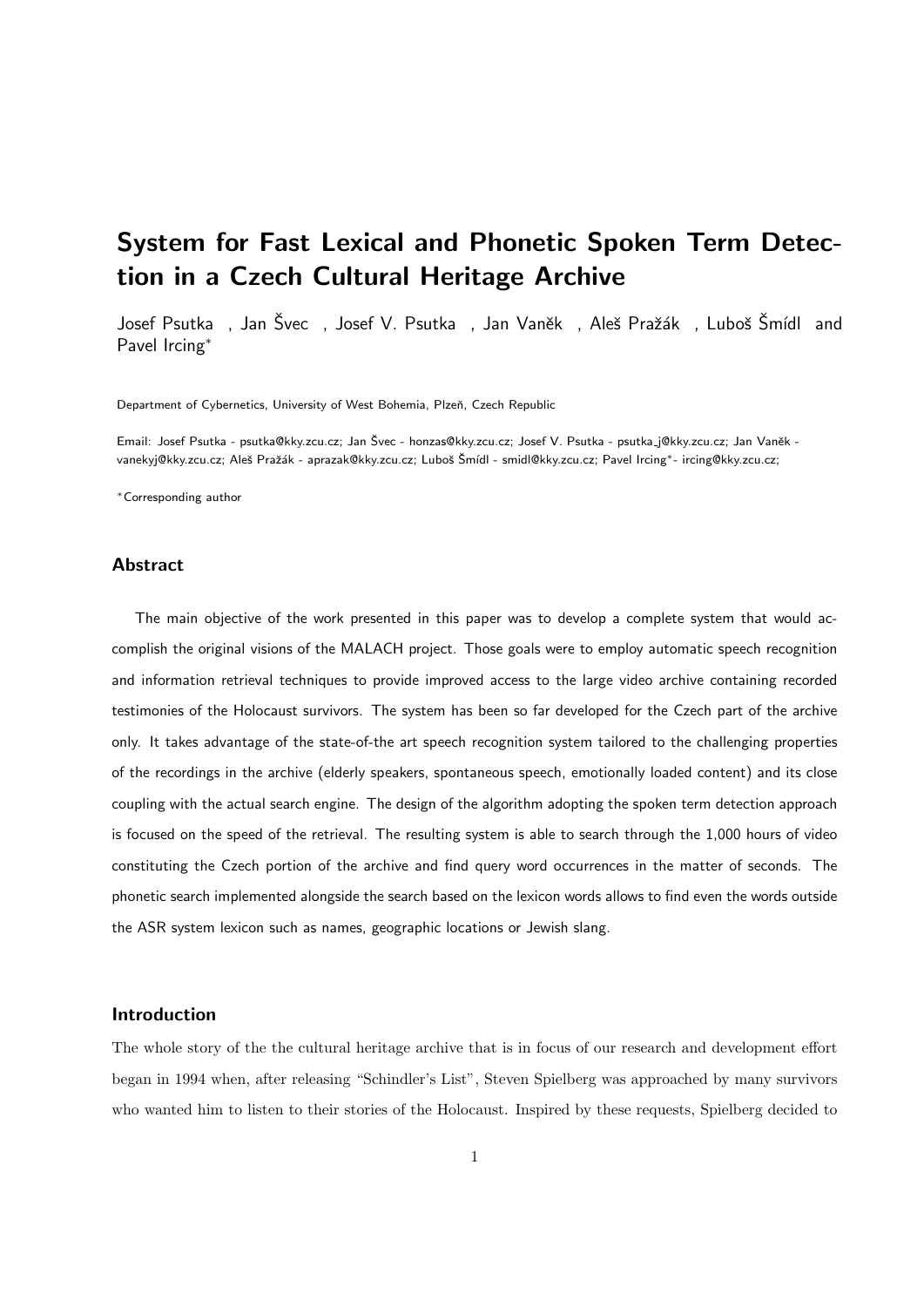start the Survivors of the Shoah Visual History Foundation (VHF) so that as many survivors as possible could tell their stories and have them saved. In his original vision, he wanted the VHF (which later eventually became the USC Shoah Foundation Institute [1]) to perform several tasks, including collecting and preserving the Holocaust survivors' testimonies and cataloging those testimonies to make them accessible.

The "collecting" part of the mission has been completed, resulting into what is believed to be the largest collection of digitized oral history interviews on a single topic: almost 52,000 interviews of 32 languages, a total of 116,000 hours of video. About half of the collection is in English, and about 4,000 of English interviews (approx. 10,000 hours, i.e. 8% of the entire archive) have been extensively annotated by subject-matter experts (subdivided into topically coherent segments, equipped with a three-sentence summary and indexed with keywords selected from a pre-defined thesaurus). This annotation effort alone required approximately 150,000 hours (75 person-years) and proved that a manual cataloging of the entire archive is unfeasible at this level of granularity.

This finding prompted the proposal of the MALACH project (Multilingual Access to Large Spoken Archives - years 2002–2007) whose aim was to use automatic speech recognition (ASR) and information retrieval techniques for access to the archive and thus circumvent the need for manual annotation and cataloging. There were many partners involved in the project (see the project website [2]), each of them possessing expertise in a slightly different area of the speech processing and information retrieval technology.

The goal of our lab was originally only to prepare the ASR training data for several Central and Eastern European languages (namely Czech, Slovak, Russian, Polish and Hungarian); over the course of the project, we gradually became involved in essentially all the research areas, at least for the Czech language. After the project has finished, we felt that although a great deal of work has been done (see for example [3] or [4]), some of the original project objectives still remained somehow unfulfilled. Namely, there was still no complete end-to-end system that would allow any user to type a query to the system and receive a ranked list of pointers to the relevant passages of the archived video recordings. Thus we have decided to carry on with the research and fulfill the MALACH project visions at least for the Czech part of the archives. The portion of the testimonies that was given in Czech language is small when compared to the English part (about 550 testimonies, 1,000 hours of video material), yet the amount of data is still prohibitive for complete manual annotation (verbatim transcription) and also poses a challenge when designing a retrieval system that works in (or very near to) real-time.

The big advantage that our research team had when building a system for searching the archive content was that we had a complete control over all the modules employed in the cascade, from the data preparation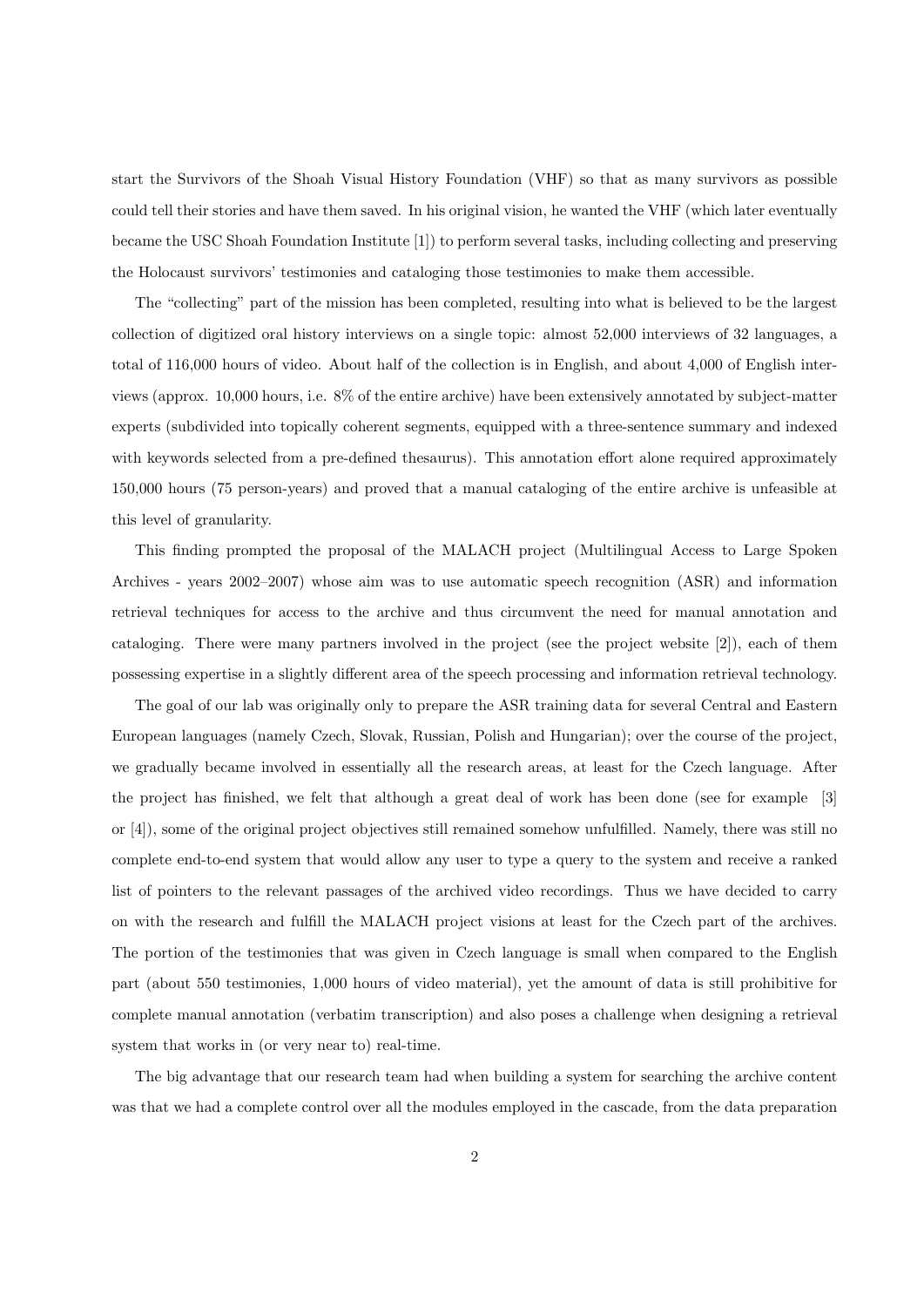works through the ASR engine to the actual search algorithms. That way we were well aware of inherent weaknesses of individual components and able to fine tune the modules to best serve the overall system performance.

The following sections will thus describe the individual system components, concentrating mainly on the advancements that were achieved after the original MALACH project was officially finished.

## Automatic Speech Recognition Data Preparation

The speech contained in the testimonies is very specific in many aspects, owing mostly to the very nature of the archive. The speakers are of course elderly (note that the recording started in 1995) and due to the character of their stories, their speech is often very emotional and contains many disfluences and non-speech events such crying or whimpering. The speaking rate also varies greatly depending on the speaker, which again is frequently an issue related to age (some interviewees were so old that they struggled with the mere articulation while others were still at the top of their rhetorical abilities) and/or the language environment where the speakers spent the last decades (as those living away from the Czech Republic naturally stopped to search for the correct expression more often).

Consequently, the existing annotated speech corpora were not suitable for training of the acoustic models<sup>1</sup> and we have to first prepare the data by transcribing a part of the archived testimonies.

We have randomly selected 400 different Czech testimonies from the archive and transcribed 15-minute segment from each of them, starting 30 minutes from the beginning of the interview (thus getting past the biographical questions and initial awkwardness). Detailed description of the transcription format is given in [5]; let us only mention that in addition to the lexical transcription, the transcribers also marked several non-speech events. That way we have obtained 100 hours of training data that should be representative of the majority of the speakers in the archive. Another 20 testimonies (10 male and 10 female speakers) were transcribed completely for the ASR development and test purposes.

## Acoustic Modeling

The acoustic models in our system are based on the state-of-the-art Hidden Markov Models (HMM) architecture. Standard 3-state left-to-right models with a mixture of multiple Gaussians in each state are used. Triphone dependencies (including the cross-word ones) are taken into account. The speech data was param-

<sup>&</sup>lt;sup>1</sup>The Czech speech resources were scarce anyway in the time when the MALACH project started, not to mention their domain incompatibility.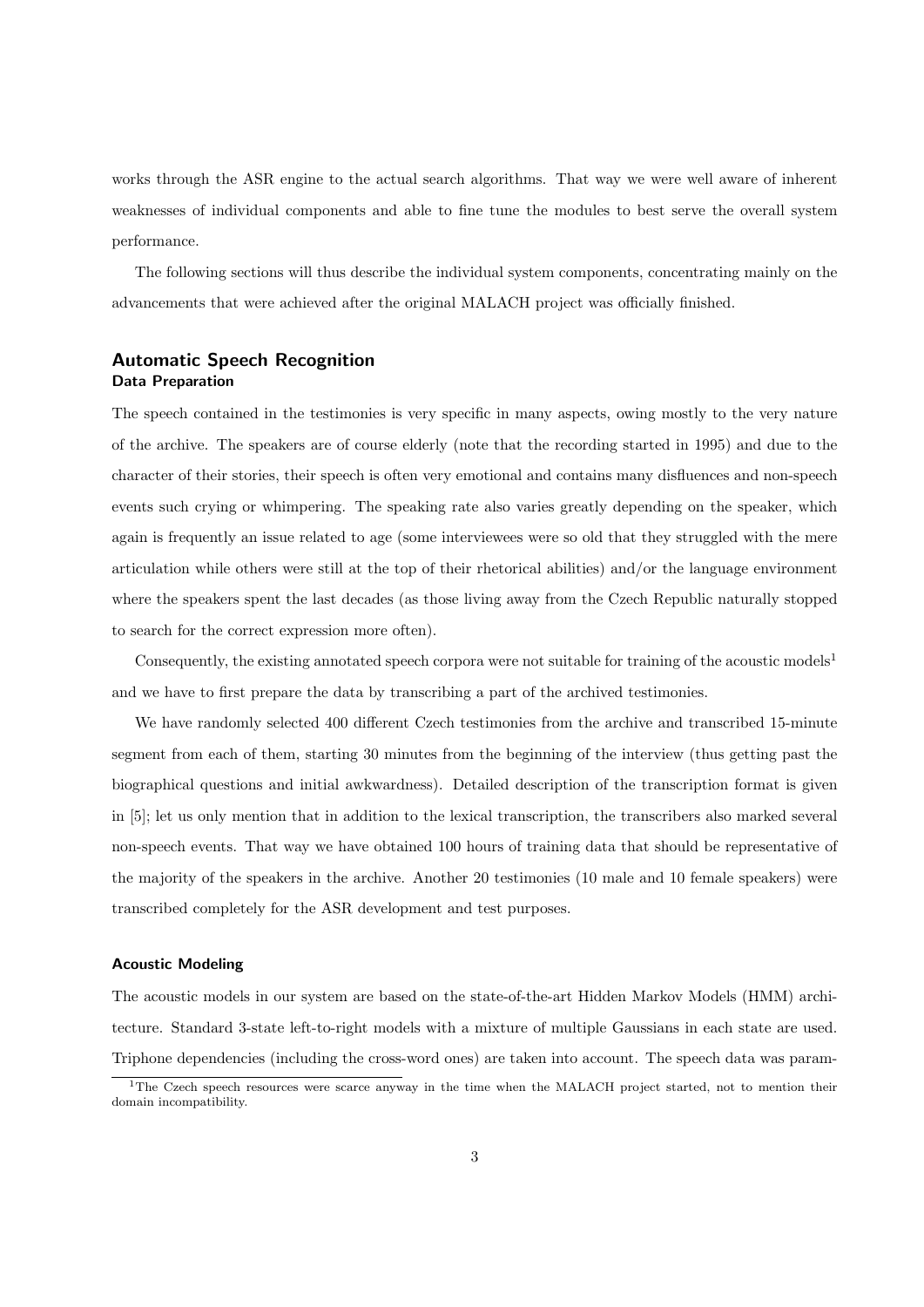eterized as 15-dimensional PLP cepstral features including their delta and delta-delta derivatives (resulting into 45-dimensional feature vectors) [6]. These features were computed at rate of 100 frames per second. Cepstral mean subtraction was applied per speaker. The resulting triphone-based model was trained using HTK Toolkit [7]. The number of clustered states and number of Gaussians mixtures per state was optimized using a development test set and had more than 6k states and 16 mixtures per state (almost 100k Gaussians).

As was already mentioned, non-speech events appearing in spontaneous speech of survivors were also annotated. We used these annotated events to train a generalized model of silence in the following manner:

We took the sets of Gaussian mixtures from all the non-speech event models including the standard model for a long pause (silence - sil - see [7]). Then we weighted those sets according to the state occupation statistics of the corresponding models and compounded the weighted sets together in order to create a robust "silence" model with about 128 Gaussian mixtures. The resulting model was incorporated into the pronunciation lexicon so that each phonetic baseform in the lexicon is allowed to have either the short pause model (sp) or the new robust sil model at the end.

The described technique "catches" most of standard non-speech events appearing in running speech very well, which improved the recognition accuracy by eliminating many of the insertion errors.

The state-of-the-art speaker adaptive training and discriminative training [8] algorithms were employed to further improve the quality of the acoustic models. Since the speaker identities were known, we could split the training data into several clusters (male interviewees, female interviewees and interviewers) before the actual discriminative training adaptation (DT - see [9] for details) to enhance the method's effectiveness.

#### Language Modeling

The language model used in the final system draws from the experience gained from the extensive experiments performed over the course of the MALACH project [10]. Those experiments revealed that even though the transcripts of the acoustic model training data constitute a rather small corpus from the language modeling point of view (approx. one million tokens), there are by far more suitable for the task than much larger, but "out-of-domain" text corpora (comprising, for example, newspaper articles). However, if a more sophisticated technique than just throwing in more data is used for extending the language model training corpus, it is possible to further improve the recognition performance (see bellow). We have also found out that the spontaneous nature of the data brought up a need for careful handling of colloquial words that are abundant in casual Czech speech. It turned out that the best results were achieved when the colloquial forms are employed in the acoustic modeling stage only and the standardized forms are used as the "surface" forms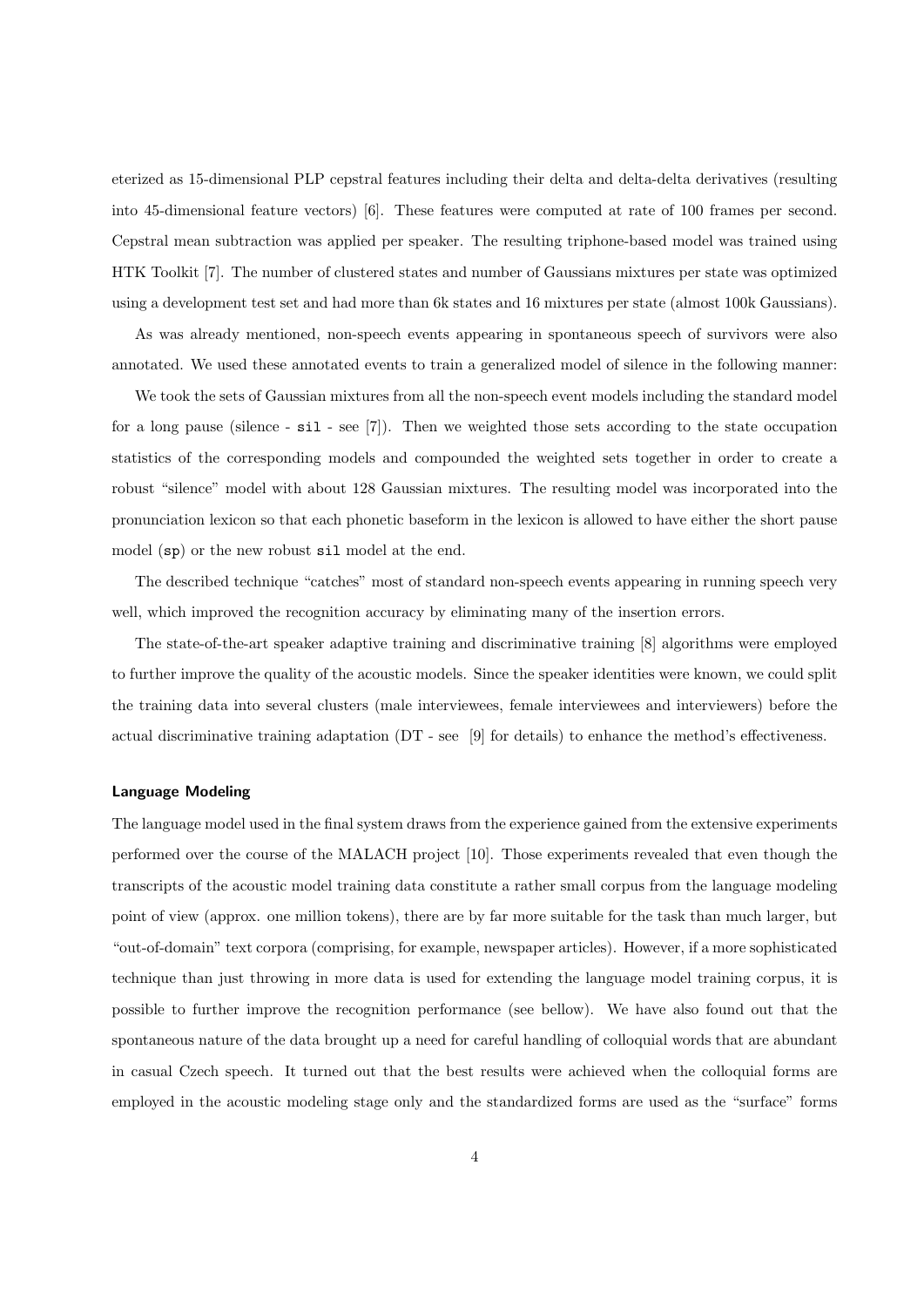in the lexicon of the decoder and in the language model estimation process (see [11] for details). In other words, the recognizer produces text in the standardized word forms while the colloquial variants are treated as pronunciation variants inside the decoder lexicon.

In concordance with those findings, we have trained two basic language models. The first one was estimated using only the acoustic training set transcripts and the second was trained from the selection of the Czech National Corpus (CNC). This corpus is relatively large (approx. 400M words) and extremely diverse. Therefore it was impractical to use the whole corpus and we investigated the possibility of using automatic methods to select sentences from the CNC that are in some way similar to the sentences in the training set transcriptions. The method that we have used is based on [12] and employs two unigram language models - one of them  $(P_{CNC})$  is estimated from the CNC collection and the other  $(P_{Tr})$  was estimated from the acoustic training set transcripts. A likelihood ratio test was applied to each sentence in the CNC, using a threshold t: a sentence s from the CNC was added to the filtered set (named CNC-S) if  $P_{CNC}(s) < t.P_{Tr}(s)$ . This is a simple way of assessing whether sentences from the CNC are closer to the testimony transcriptions than to the bulk of the CNC corpus itself. The test threshold effectively allowed us to determine the size of selected sub-corpus CNC-S. Gradually decreasing the threshold yields smaller and smaller subcorpora that, ideally, are more and more similar to the testimony transcriptions. A threshold of 0.8 created a CNC-S containing about 3% of the CNC (approx. 16M tokens). Merging the lexicons from both CNC-S and acoustic training set transcripts and consequently interpolating corresponding language models yielded WER improvement of 2% absolute [10]. The interpolation ration 3:1 (transcriptions to the CNC-S) was used in the presented system as this factor gave the best recognition performance in the experiments [10]. The lexicon of the resulting trigram language model contains 252k words (308k pronunciation variants), 3.6M bigrams and 1.3M trigrams. Language models were estimated using the SRI Language Modeling Toolkit (SRILM) [13] employing the modified Kneser-Ney smoothing method [14].

#### Speech Recognition - Generation of Word and Phoneme Lattices

There was an important issue to solve even before the actual speech recognition process started. That is, what speech signal should be actually recognized. The problem was that the signal extracted from the archive video recordings was stereo, one channel containing the speech of the interviewer, the other the speech of the interviewee. However, there were frequent echoes despite the fact that the speakers were wearing lapel microphones. This was particularly challenging in the event of cross-talking when the speech of both dialogue participants was mixed together in both channels and we have to design an algorithm for separating the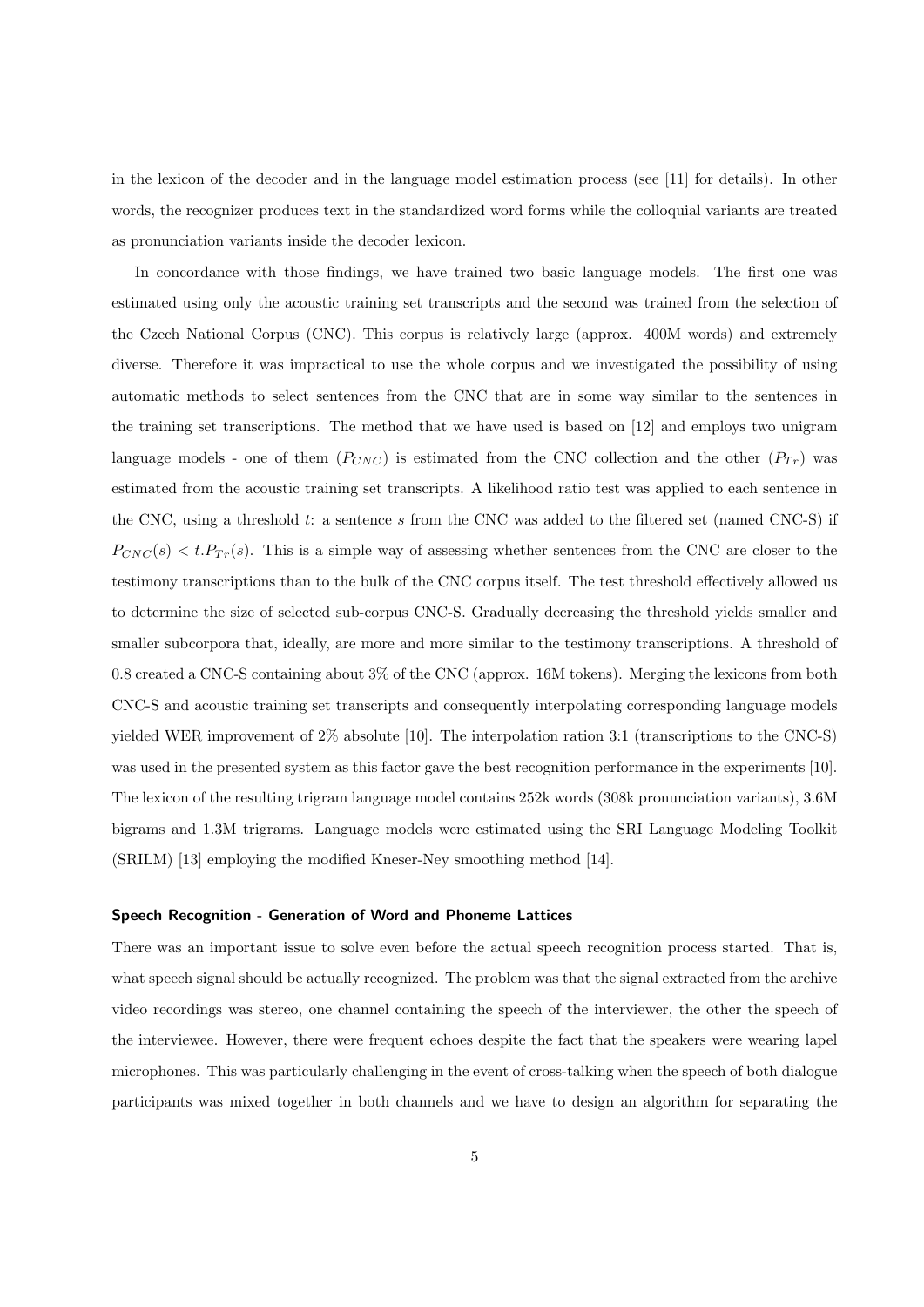speech that was based on the levels of energy. Also, to save the computational power and storage, we have omitted from recognition all the portions of the signal that did not contain any speech.

Then the processed signal was streamed into our in-house ASR system [15] that was used in two recognition passes. The first pass employs the trigram language model described in Section and clustered DT adapted acoustic models that are automatically gradually adapted to each individual speaker. This unsupervised iterative speaker adaptation algorithm employs both fMLLR and MAP methods (see [16] for details) and uses for adaptation only the speech segments with confidence measure (expressed in our case in terms of posterior probabilities) exceeding 0.99, thus ensuring reliable estimates of the transformation matrices.

The speaker adapted models are then employed in the second pass to generate the lattices to be used in the search engine. In order to help the search algorithm, the lattices were equipped with a confidence scores computed as the posterior probabilities using the forward-backward algorithm. Both word and phoneme lattices were generated in this manner, important distinction being that the phoneme recognizer did not use any language model for the lattice generation.

The parameters of the ASR system were optimized on the development data (complete testimonies of 5 male and 5 female speakers). The recognition results listed the Table 1 show the (one-best) phoneme recognition accuracy as well as recognition accuracy of the word-based system. This accuracy was computed on the test set comprising another 5 male's and 5 female's testimonies. The total number of words in the test set was 63,205 with 2.39% out-of-vocabulary (OOV) words. Note that the accuracy of the Czech ASR reported just after the MALACH project completion was about 10% absolute lower (see [17]).

Using the lattices for searching is an important step away from the oversimplifying approach to speech retrieval on the same archive that was adopted by all teams participating in the CLEF campaign CL-SR tracks in 2006 and 2007 [18], where the problem of searching speech was reduced to a classic documentoriented retrieval by using only the one-best ASR output and artificially creating "documents" by sliding a fixed-length window across the resulting text stream. The lattice-based approach, on the other hand, allows to explore the alternative hypotheses about the actual speech content - note that the one-best error rate is still rather high. Dropping the artificial segmentation into the (quite long) fixed-length documents then enables much more finely grained time resolution when looking for the relevant passages. This could save the users of the search engine a lot of browsing through unrelevant bits of the archive. Furthermore, the presence of phoneme lattices enables for searching of out-of-vocabulary terms (see more details in the following sections).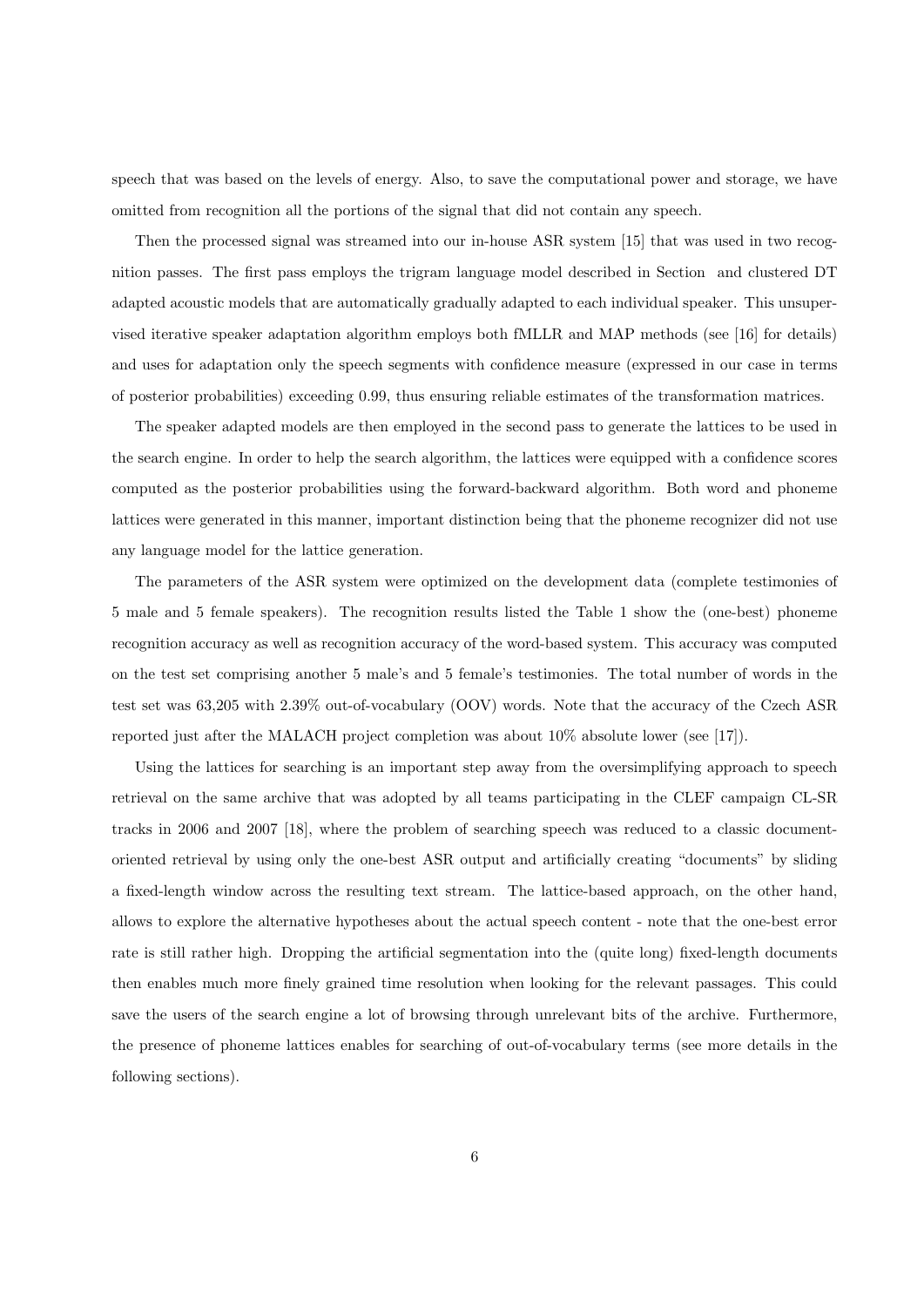# Indexing and Searching

The general goal of the search system is rather clear and well-defined. The task is to:

- 1. Identify appropriate replay points in the recordings that is, the moments where the discussion about the queried topics starts.
- 2. Present them in some user-friendly manner to the searcher.

However, there are many ways to approach this tasks. One of them is essentially a standard text retrieval that was used in the aforementioned CLEF campaign. The approach adopted in the presented work conforms to the definition of spoken term detection (STD) as given for example in [19]. This method does not care about the somehow abstract topic of the document (like traditional IR does or at least claims to) but instead it just looks for the occurrences of query terms. Unlike the keyword spotting methods, the STD uses a prebuilt index for the actual query searching, making the search faster; it also means that the queries need not to be known beforehand  $^2$  .

#### Indexing

Separate indexes were built from the word and the phoneme lattices.

## Word Index

The construction of the word index was the easier task. In the word lattice, every arc represents one word and the weight of the arc denotes the confidence measure (expressed as posterior probability) associated to the given word. In order to reduce the size of the resulting index, two stages of pruning were applied. The first stage takes place at the beginning when all the arcs whose posterior probability is lower than a threshold  $\theta_w$  are discarded ( $\theta_w = 0.05$ ). Each of the remaining arcs is represented by a 5-tuple:

 $(stat.t. end.t. word, score, item_id)$ 

where start t and end t are the beginning and end time, respectively, word is the word (ASR lexicon item) associated with the arc, score is the aforementioned posterior probability and finally *item id* is the identifier of the original video file (start t and end t represent the offset relative to the beginning of this file). The index is further pruned by removing similar items. If there are two arcs labeled with the same word that are either overlapping or are being less than  $\Delta t_w$  apart ( $\Delta t_w$  is set to 0.5 seconds), only the arc with the higher

<sup>&</sup>lt;sup>2</sup>Some keyword spotting algorithms build specific acoustic models for each query and then process entire archive using those models, which is of course intractable in real time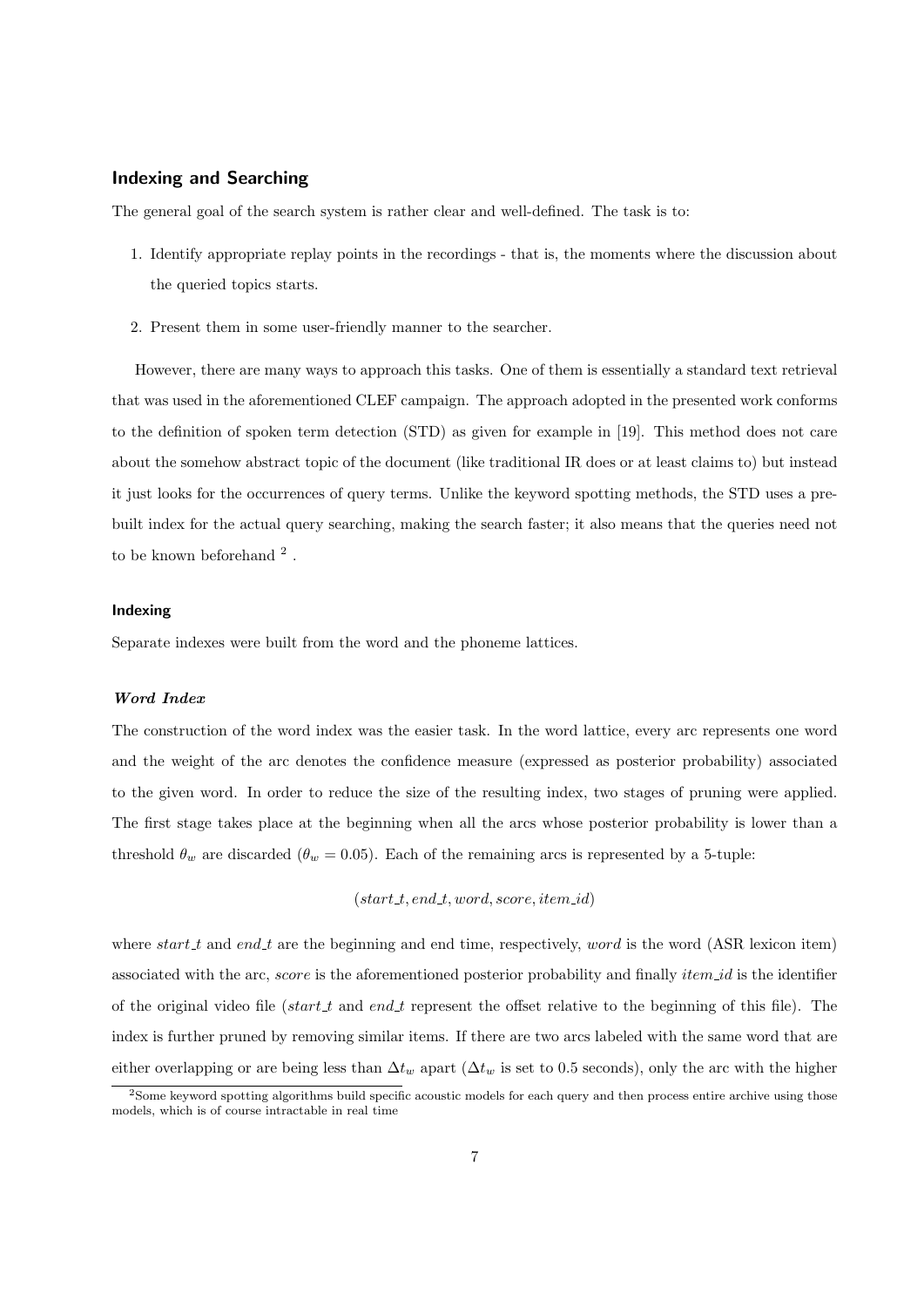score is retained. It follows from the description that the indexing procedure omits the structural properties of the original lattice but, on the other hand, makes a compact and efficient representation of the recognized data. The total number of items in the resulting word index is approximately 12M.

## Phoneme Index

The building of the phoneme index is more complicated. Having single phones as the index items was found to be ineffective as it produced a lot of false alarms. Therefore the proposed algorithm traverses the lattice and collect triplets of adjacent arcs (i.e., trigrams of the subsequent phonemes) and immediately discards those trigrams that meet any one of the following conditions:

- one or more of the phonemes is a silence
- any two adjacent phonemes are identical
- posterior probability of any phoneme is lower that a threshold  $\theta_p$  ( $\theta_p = 0.05$ )

Each remaining trigram is then labeled with appropriate start and end time and with a combined score that is computed as the geometric mean of posterior probabilities of the individual phonemes. The geometric mean is used because it assigns, in comparison with the arithmetic mean, much lower probability to the trigrams where one of the phonemes has distinctively lower confidence score. This leads to the desirable elimination of the least promising paths in the lattice. The usage of geometric mean also facilitates the computation as the posterior probabilities of the lattice arcs are given in the logarithm form.

In the next step of the indexing algorithm, all the trigrams whose combined score falls bellow a threshold  $\theta_C$  ( $\theta_C = 0.1$ ) are discarded. The remaining trigrams are then ordered on the time axis - if there are more triplets labeled with the same phoneme trigram within the window of the length  $\Delta t_p$  ( $\Delta t_p = 0.03s$ ), only the triplet with the highest score is included in the index. All the algorithm steps naturally again cause the structural properties of the lattice to be omitted. Finally, the same 5-tuples representing each remaining arc as in the case of the word index are stored in the database, only now the word is replaced with the numeric ID representing given phoneme trigram. There are approximately 63k different phoneme trigrams in the final index and the number of items exceeds 88M.

### Searching

When searching the word index, all possible phonetic transcriptions (phoneme representations) of the query word are found in the lexicon. Then those phoneme sequences are mapped back to all corresponding word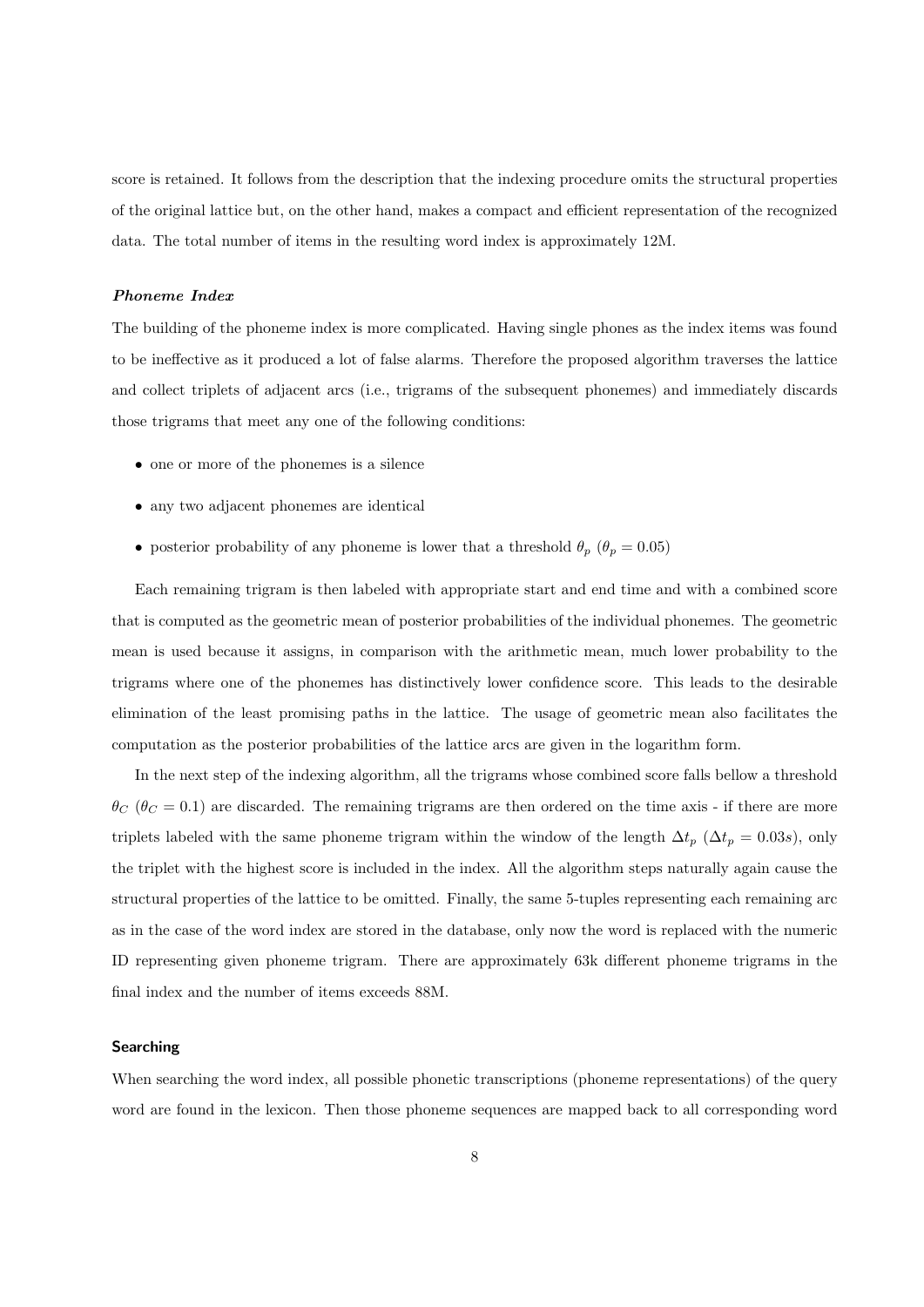forms from the lexicon. This allows to search simultaneously for example for both the English and Czech spelling variants of a word (e.g., Shoah and the Czech transliteration  $\delta \circ \delta$ ). The system also makes possible to search for all inflected forms of a given word.<sup>3</sup> If this feature is enabled, the lemma is also found for each of the query words. Consequently the set of query words is extended with all possible word forms found in the vocabulary for each of the lemmas (these linguistic processing steps are done using a method described in [20]).

Search in the phoneme index takes place when the query word is an OOV or when it is forced by the user. The query word is again transcribed into a sequence of phonemes (we have a rule-based system for phonetic transcription and thus the phoneme representation can be obtain easily even for an OOV word). Then for each of the phoneme strings the following steps are performed:

- 1. The consecutive phone trigrams are generated  $e.g.,$  the word 'v $\tilde{a}$ lka' (the war) is decomposed into 'v aa l', 'aa l k' and 'l k a'.
- 2. All those trigrams are simultaneously searched for in the phoneme index and ordered according to the video file ID and the starting time.
- 3. For each video file ID, the found trigrams are clustered together on the time axis so that the time gap between clusters is at least equal to  $\theta_{search}$  ( $\theta_{search} = 0.2s$ ).
- 4. Every such cluster is then assigned a score that is computed as

$$
score_{comb} = (1 - \lambda) \ score_{ACM} + \lambda \ score_{hit}
$$

where  $score_{ACM}$  is the arithmetic mean of scores of the phoneme index items in the cluster and  $score_{hit}$  is the ratio between the number of trigrams that were correctly found in the given cluster and the number of trigrams representing the searched word. This implies that the algorithm does not strictly require the presence of all trigrams from the query. The interpolation coefficient was tuned using development data and consequently set to  $\lambda = 0.6$ . The score<sub>comb</sub> then serves as the ultimate relevance score.

The presented system also provides some functionality that allows searching for phrases of several words. Every word in the query phrase can be marked as either mandatory or optional. The search algorithm then:

1. Looks for individual words and orders the results on the time axis (separately for each video file)

<sup>3</sup>Note that Czech is a language with highly inflectional morphology.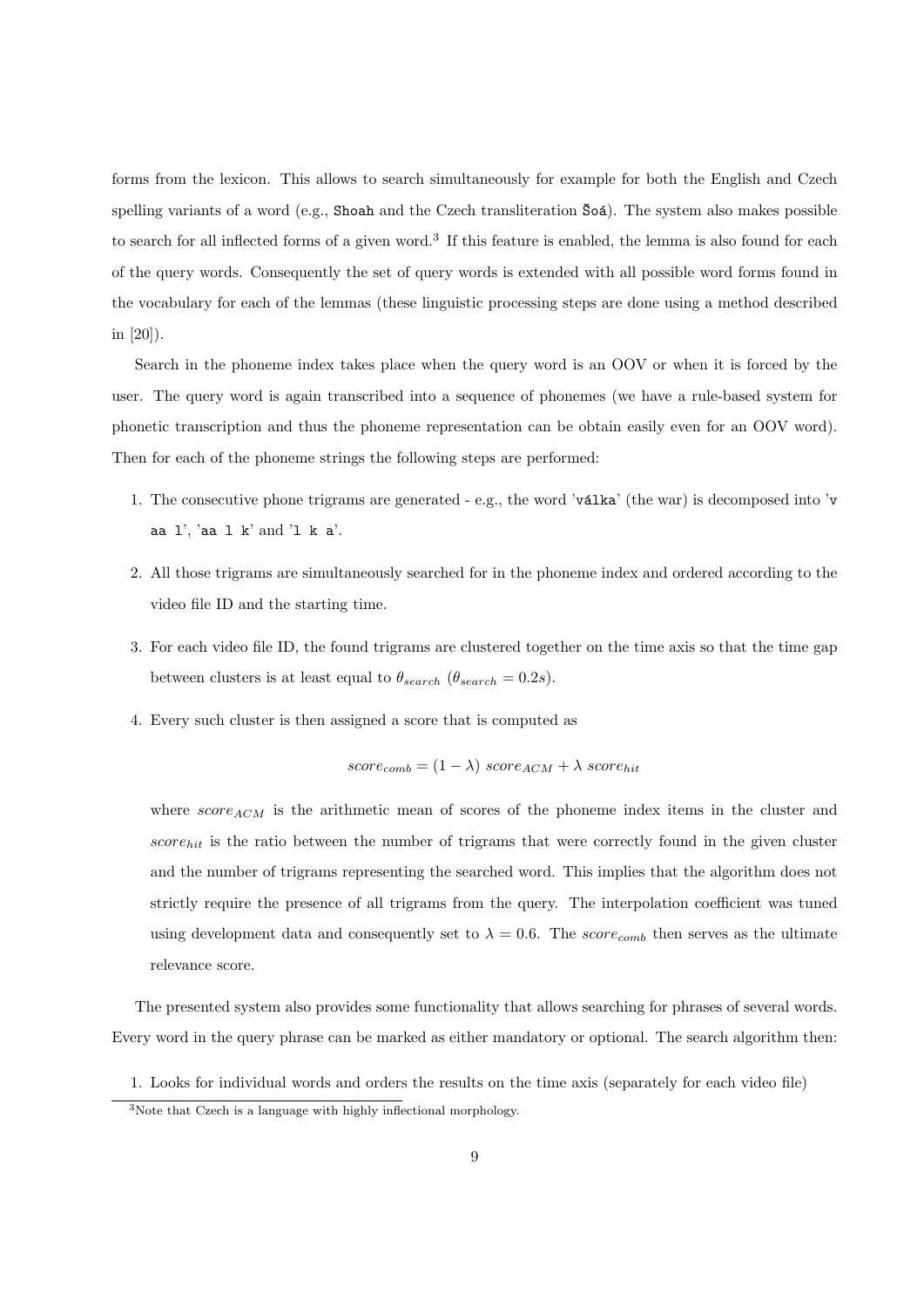- 2. Clusters the results so that the the time gap between the clusters is at least  $\theta_{phrase-search} = 10s$
- 3. Discards all clusters which do not contain all mandatory words.
- 4. Assigns each cluster a score that is computed as the arithmetic mean of the individual word scores.

#### GUI Description and HW/SW Implementation Details

The graphical user interface is designed with the IT non-professional in mind and is therefore as simple as possible (see the Figure 1). In the lower left corner, it has a text box for entering query word/phrase and check boxes for selecting the channels to be searched (interviewer and/or interviewee). The query can be modified using a set of simple operators - the plus sign is used to mark mandatory words and enclosing a word in parentheses tells the search engine that it should look for the exact word form only (i.e., the default expansion to all possible word forms is disabled). The retrieved results are shown in the right half of the GUI window. Each item shows the unique video file ID, the channel, the speaker's name, the exact form of the word or the phrase that was found, the time when the word/phrase occurs and the relevance score. The upper left corner then contains the multimedia player with the usual controls that allows to immediately replay any video file listed in the result window, starting several second prior to the query occurrence.

The search engine was implemented with a specific focus on the retrieval speed and on the system scalability. We also wanted the run the search algorithm on a portable equipment so that we can disseminate the research results at various forums. Thus we have decided to employ SQL database server architecture for storage of both word and phoneme indexes in order to ensure fast system response (as the SQL access algorithms are well-optimized for speed). The speed is further improved by storing the database on the 64 GB SSD drive instead of the conventional HDD. Other parameters of the hardware are rather moderate (HP EliteBook 8730w with Intel®Core<sup>TM</sup>2 Duo Processor 2.80 GHz, 4 GB RAM). The video files with the actual testimonies are stored on two external USB hard drives (1 TB each). The system architecture supports remote access to the database which enables to run the search algorithm on different portions of the archive in parallel using several CPUs and therefore allows to scale the system to much larger archives rather seamlessly.

# 1 Evaluation

The quality of the STD was evaluated using two sets of queries whose occurrences have been manually annotated in the test portion of the video data. The first set (SetIn) contains 20 words that are present in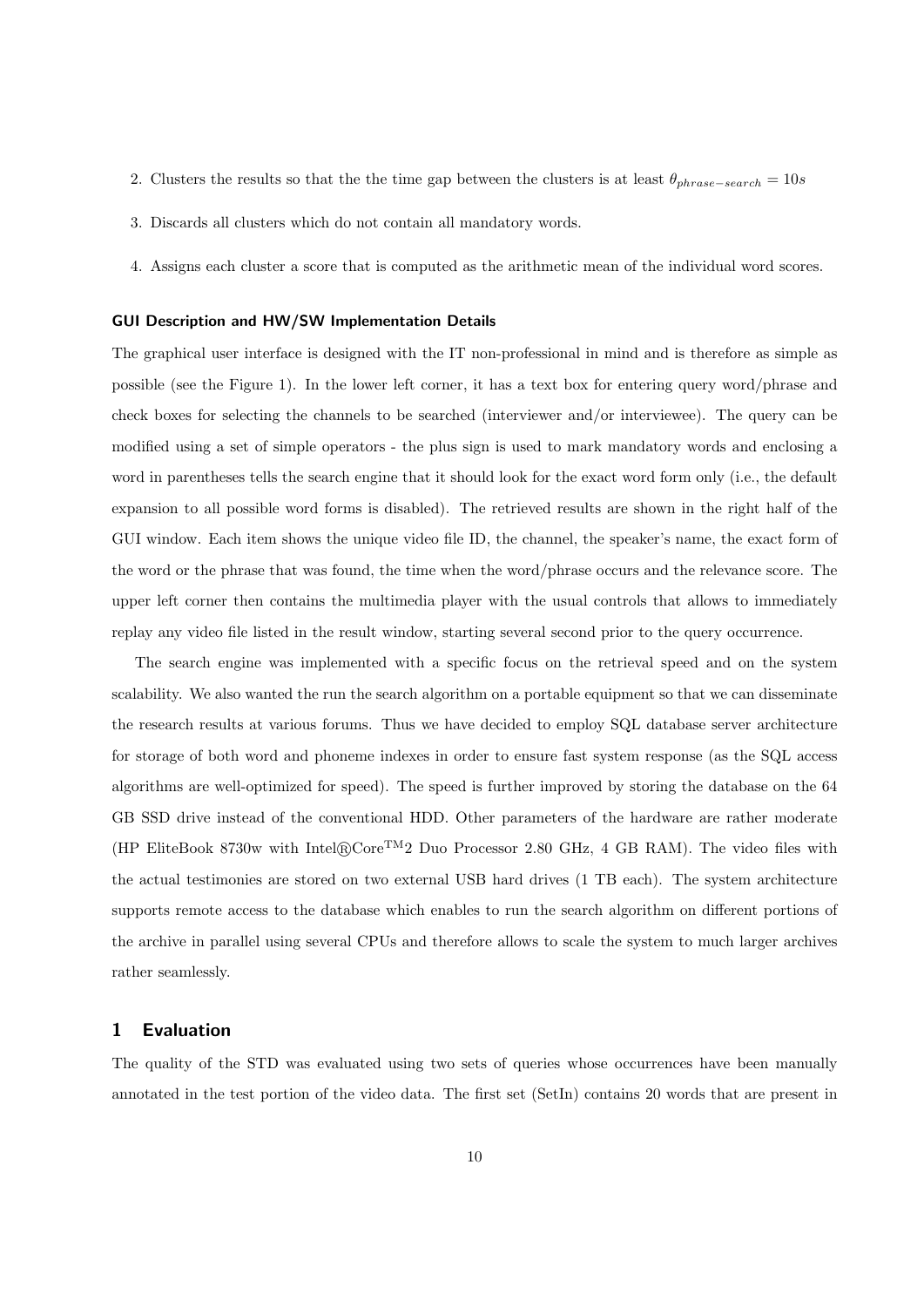the ASR lexicon (and consequently also in the word index); the total number of occurrence of SetIn words in the test data is 374. The second set (SetOut) consists of 108 words that are not included in the ASR lexicon and thus can be found only using the phoneme-based search; those words occurs in the test data 414 times in total. The detection results are showed in Figure 2 (DET plot) and Figure 3 (ROC plot). In addition, the Figure-of-Merit (FOM) and Equal-Error-Rate (EER) values are given in Table 2.

The plots reveal that the number of false alarms is essentially the same for search in 1-best ASR output (i.e., the situation when only the best path through the lattice is retained) and search in the word lattice, up to the point where the 1-best system is not able to provide any more correct hits and the lattice search becomes the clear winner. Searching in the phoneme lattice, on the other hand, produces substantially more false alarms than both the word-based algorithms, yet its big advantage lies in the ability to search for the words that are missing from the ASR lexicon. Those missing words are often some rare personal and place names and just as they are underrepresented in the language model training data, they are also very important to the searchers of the collection [21] (in fact, two-thirds of the requests specified named entities in the preliminary MALACH user studies). The phonetic search mode also allows users to type only an "approximate" spelling of the searched query which is extremely helpful especially in the case of foreign words or even words that are transliterated from different alphabets and it is not clear what spelling variant (if any) appears in the ASR lexicon.

One of the key considerations of our STD engine design was the focus on the quick response of the system. The following section is therefore devoted to the evaluation of the retrieval speed. Figure 4 depicts the histograms of search times for both the lexical and phonetic searches (we define the search time as the period between entering the query and the moment when all the found segments are presented to the user). It shows that the statistical mode of the lexical search time is only 0.5 second and the vast majority of the searches is finished in less than 5 seconds. For the search in the phonetic lattices, the statistical mode is 7.5 seconds and the majority of the searches takes less than 20 seconds which we find still very reasonable. Figure 5 further reveals that in the case of searching the word lattices, the search time is more or less linear to the number of retrieved results, It's because retrieving one word hit requires just a single SQL query that takes always the same time and no further processing is necessary. On the other hand, the phonetic search time dispersion that could be observed in Figure 6 is attributed to the fact that large number of individual phoneme trigrams is retrieved first for all queries and those trigrams are then clustered and filtered to produce the list of relevant results. The search time then depends mainly on the query length (see Figure 7) because this is the factor that influences the number of individual phoneme trigrams that are returned in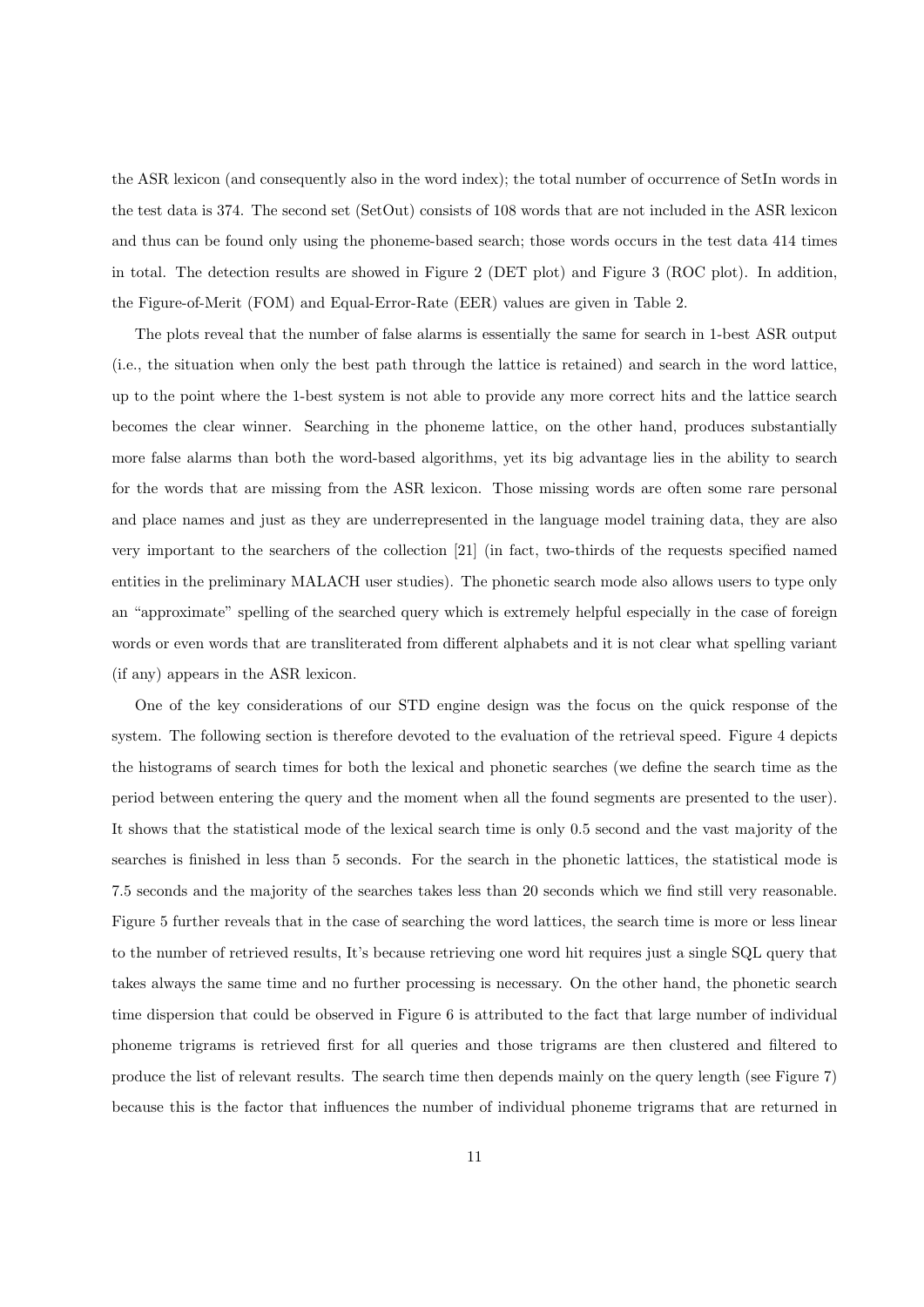the first retrieval step.

# **Conclusions**

The paper introduced the system for searching spontaneous speech data that was built in an effort taken to advance towards the ultimate goals of the MALACH project. Both the objective evaluation presented in this paper and the positive feedback that the researchers were receiving during several live demonstrations suggest that the work was successful and that we have created fast and efficient system. It could make the Czech interviews more accessible to the historians, filmmakers, students, and of course also to the general public. Negotiations concerning the system deployment in the Malach Center for Visual History in Prague are currently taking place, as well as the preparation of the joint project with the USC Shoah Foundation Institute that would aim at the development of the English version of the system.

## Acknowledgements

The authors would like to thank the USC Shoah Foundation Institute for assistance with getting all the necessary archive files and also for inviting us to present our results at the USC Digital Access, Outreach, and Research Conference in March 2010.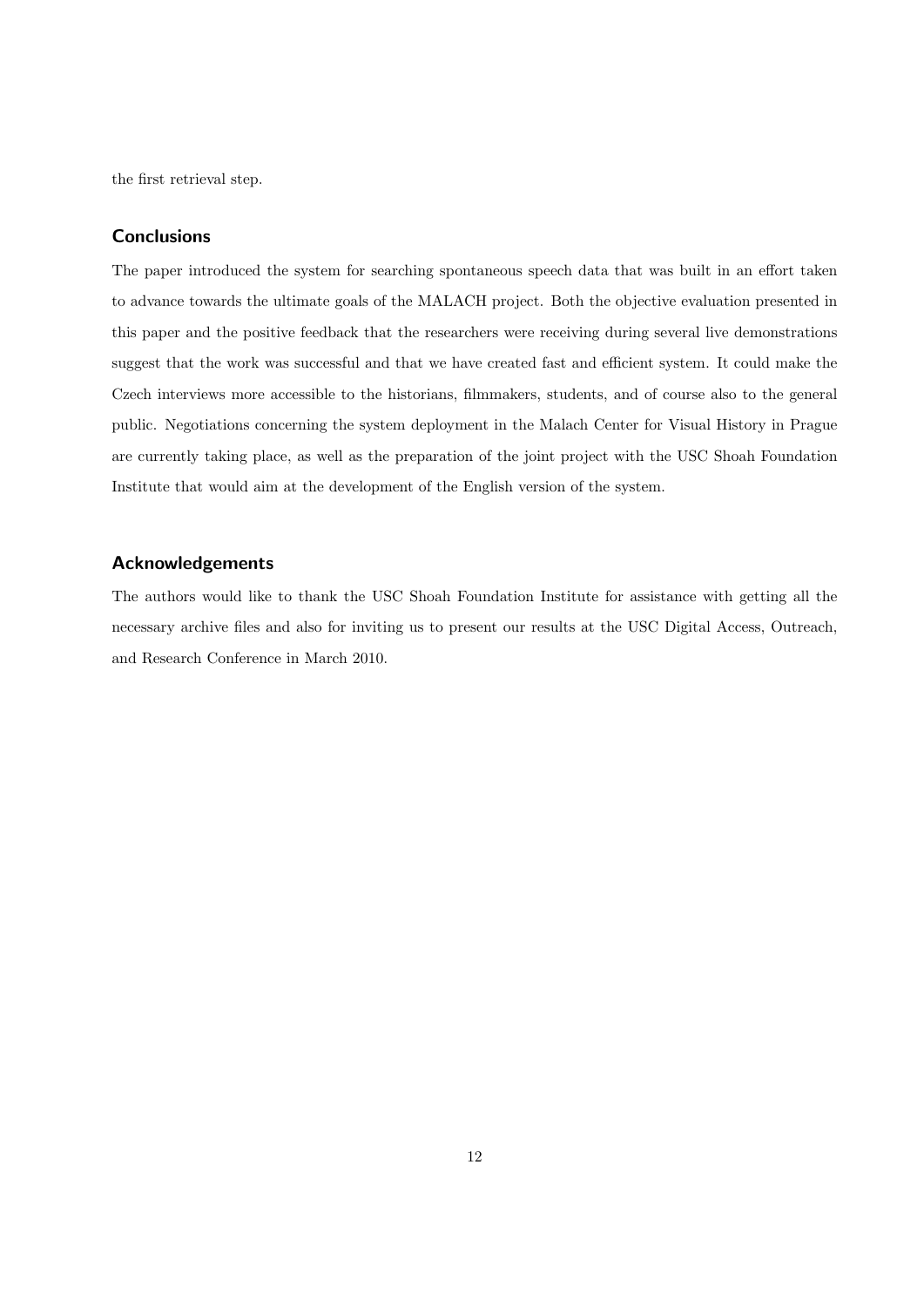### References

- 1. USC Shoah Foundation Institute 2011. [Http://college.usc.edu/vhi/].
- 2. MALACH Multilingual Access to Large Spoken Archives 2007. [Http://malach.umiacs.umd.edu/].
- 3. Byrne W, Doermann D, Franz M, Gustman S, Hajič J, Oard D, Picheny M, Psutka J, Ramabhadran B, Soergel D, Ward T, Zhu WJ: Automatic Recognition of Spontaneous Speech for Access to Multilingual Oral History Archives. IEEE Transactions on Speech and Audio Processing 2004, 12(4):420–435.
- 4. Ircing P, Psutka J, Vavruška J: What Can and Cannot Be Found in Czech Spontaneous Speech Using Document-Oriented IR Methods - UWB at CLEF 2007 CL-SR Track. In Advances in Multilingual and Multimodal Information Retrieval, Volume 5152 of Lecture Notes in Computer Science. Edited by Peters C, Jijkoun V, Mandl T, Müller H, Oard D, Peńas A, Petras V, Santos D, Springer Berlin / Heidelberg 2008:712-718.
- 5. Psutka J, Hajič J, Byrne W: The development of ASR for Slavic languages in the MALACH project. In Proceedings of ICASSP 2004, Montreal, Canada 2004:749–752.
- 6. Hermansky H: Perceptual linear predictive (PLP) analysis of speech. J. Acoust. Soc. Am. 1990, 87(4):1738–1752.
- 7. Young S, Kershaw D, Odell J, Ollason D, Valtchev V, Woodland P: The HTK Book. Cambridge: Entropic 2000. [Http://htk.eng.cam.ac.uk/].
- 8. Povey D: Discriminative Training for Large Vocabulary Speech Recognition. *PhD thesis*, University of Cambridge, Cambridge, United Kingdom 2003.
- 9. Vaněk J, Psutka J, Zelinka J, Pražák A, Psutka J: Discriminative Training of Gender-Dependent Acoustic Models. In Text, Speech and Dialogue, Volume 5729 of Lecture Notes in Computer Science. Edited by Matoušek V, Mautner P, Springer Berlin / Heidelberg 2009:331–338.
- 10. Psutka J, Ircing P, Psutka JV, Radová V, Byrne W, Hajič J, Mírovský J, Gustman S: Large Vocabulary ASR for Spontaneous Czech in the MALACH Project. In Proceedings of Eurospeech 2003, Geneva, Switzerland 2003:1821–1824.
- 11. Psutka J, Ircing P, Hajič J, Radová V, Psutka JV, Byrne W, Gustman S: Issues in annotation of the Czech spontaneous speech corpus in the MALACH project. In Proceedings of LREC 2004, Lisbon, Portugal 2004:607–610.
- 12. Iyer R, Ostendorf M, Gish H: Using Out-of-Domain Data to Improve In-Domain Language Models. IEEE Signal Processing Letters 1997, 4(8):221–223.
- 13. Stolcke A: SRILM an Extensible Language Modeling Toolkit. In Proceedings of ICSLP 2002, Denver, USA 2002:901–904.
- 14. Chen SF, Goodman J: An Empirical Study of Smoothing Techniques for Language Modeling. Tech. Rep. TR-10-98, Computer Science Group, Harvard University, Cambridge, Massachusetts 1998.
- 15. Pražák A, Müller L, Psutka JV, Psutka J: LIVE TV SUBTITLING Fast 2-pass LVCSR System for Online Subtitling. In Proceedings of SIGMAP 2007, Barcelona, Spain 2007:139–142.
- 16. Zajíc Z, Machlica L, Müller L: Refinement Approach for Adaptation Based on Combination of MAP and fMLLR. In Text, Speech and Dialogue, Volume 5729 of Lecture Notes in Computer Science. Edited by Matoušek V, Mautner P, Springer Berlin / Heidelberg 2009:274-281.
- 17. Ircing P, Psutka JV, Psutka J, Pražák A, Tychtl Z: Automatic Speech Recognition and Information Retrieval Techniques for Facilitating Access to Video Archives of Cultural Heritage. In Proceedings of DHMS 2008, Athens, Greece 2008:323–328.
- 18. Pecina P, Hoffmannová P, Jones G, Zhang Y, Oard D: Overview of the CLEF-2007 Cross-Language Speech Retrieval Track. In Advances in Multilingual and Multimodal Information Retrieval, Volume 5152 of Lecture Notes in Computer Science. Edited by Peters C, Jijkoun V, Mandl T, Müller H, Oard D, Penas A, Petras V, Santos D, Springer Berlin / Heidelberg 2008:674–686.
- 19. NIST Spoken Term Detection Portal 2006. [Http://www.itl.nist.gov/iad/mig//tests/std/].
- 20. Kanis J, Müller L: Automatic Lemmatizer Construction with Focus on OOV Words Lemmatization. In Text, Speech and Dialogue, Volume 3658 of Lecture Notes in Computer Science. Edited by Matoušek V, Mautner P, Pavelka T, Springer Berlin / Heidelberg 2005:132–139.
- 21. Gustman S, Soergel D, Oard D, Byrne W, Picheny M, Ramabhadran B, Greenberg D: Supporting Access to Large Digital Oral History Archives. In Proceedings of JCDL 2002, Portland, USA 2002:18–27.